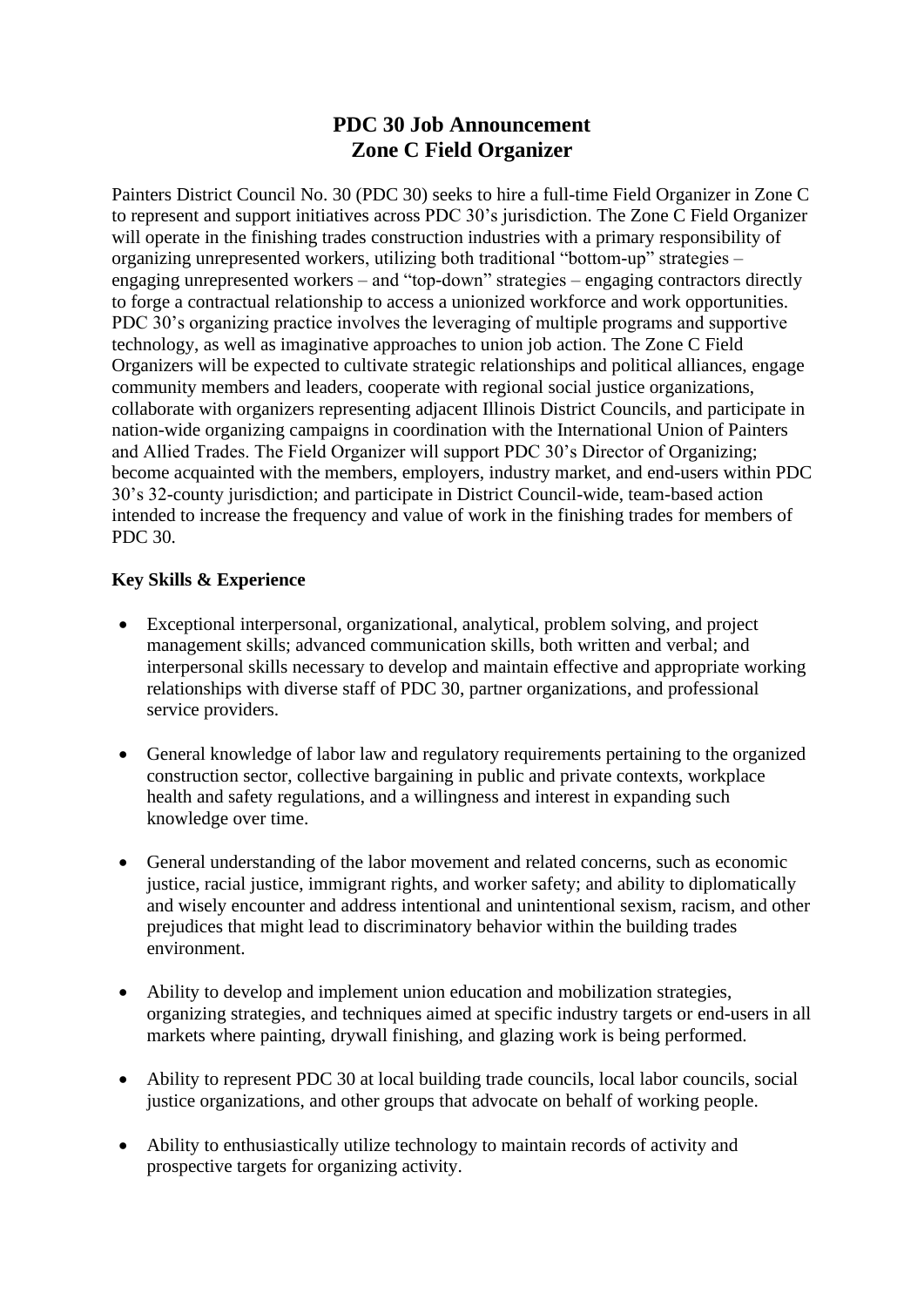**Requirements:** High school diploma or equivalency; five (5) or more years of verifiable work experience in the construction industry; and a valid Illinois driver's license.

**Preferred Qualifications:** Certificate of Completion of IUPAT-sponsored, DOL-registered apprenticeship program; Bachelor's degree or advanced degree(s) in field related to the duties of the position; demonstrated leadership capacity within a construction environment (longterm placement within same company, supervisory roles, participation in complex large projects, etc.); experience working in a supervisory role; experience working as a field organizer in the construction industry; basic knowledge of labor law, union organizing, and anti-union employer tactics; ability to speak fluently, listen, and write in Spanish; competence with Microsoft Office applications, such as MS Word, Excel, and PowerPoint; residence within/near PDC 30's Zone C jurisdictional area.

## **Painters District Council No. 30**

Members of Painters District Council No. 30 (PDC 30) are construction craftspersons who work in the finishing trades as either apprentices or journey workers represented by PDC 30, one of 33 District Councils of the International Union of Painters and Allied Trades (IUPAT). They are painters and decorators, drywall finishers, and glaziers. PDC 30 covers a geographical territory of 29 counties in Northern and Central Illinois, as well as 3 counties in Wisconsin. Included in the jurisdiction are the large municipalities of Aurora, Elgin, Rockford, and Peoria. PDC 30 is a progressive union dedicated to thoughtful advocacy in partnership with, and on behalf of, its members and signatory contractors. PDC 30's central goal is increasing the value and frequency of industry work. This is accomplished through state-of-the-art craftsperson safety and skills training, industry-focused political action, aggressive market sector monitoring and job action, diligent joint-management of health and pension funds, and the development and implementation of growth strategies.

#### **Probationary Period and Compensation**

Employment with PDC 30 is contingent upon adequate financial resources and performance; however, applicants should know that PDC 30 seeks to cultivate expertise among its staff members and is determined to support its employees with structured professional development and advancement opportunities. The Zone C Field Organizer will serve an initial one-year probationary period with a performance review to commence during the  $9<sup>th</sup>$ month of employment. That review will provide both the employee and PDC 30 an opportunity to discuss performance and expectations going forward, and ideally result in continuation of employment for several subsequent years. The Zone C Field Organizer will be a salaried employee; compensation will be comparable to full-time employment in finishing trades and will include PDC 30 health & welfare and pension plan participation and benefits.

## **Hiring Process**

Review of applications will commence following the **application deadline of June 10, 2022**. A search committee will sponsor no more than ten (10) candidates to participate in the **IUPAT Organizer Boot Camp scheduled for June 16-18, 2022 (at this time scheduled as an in-person event in Aurora, IL).** Candidates not selected to attend the IUPAT Organizer Boot Camp will receive notification that they were not selected. At the conclusion of the